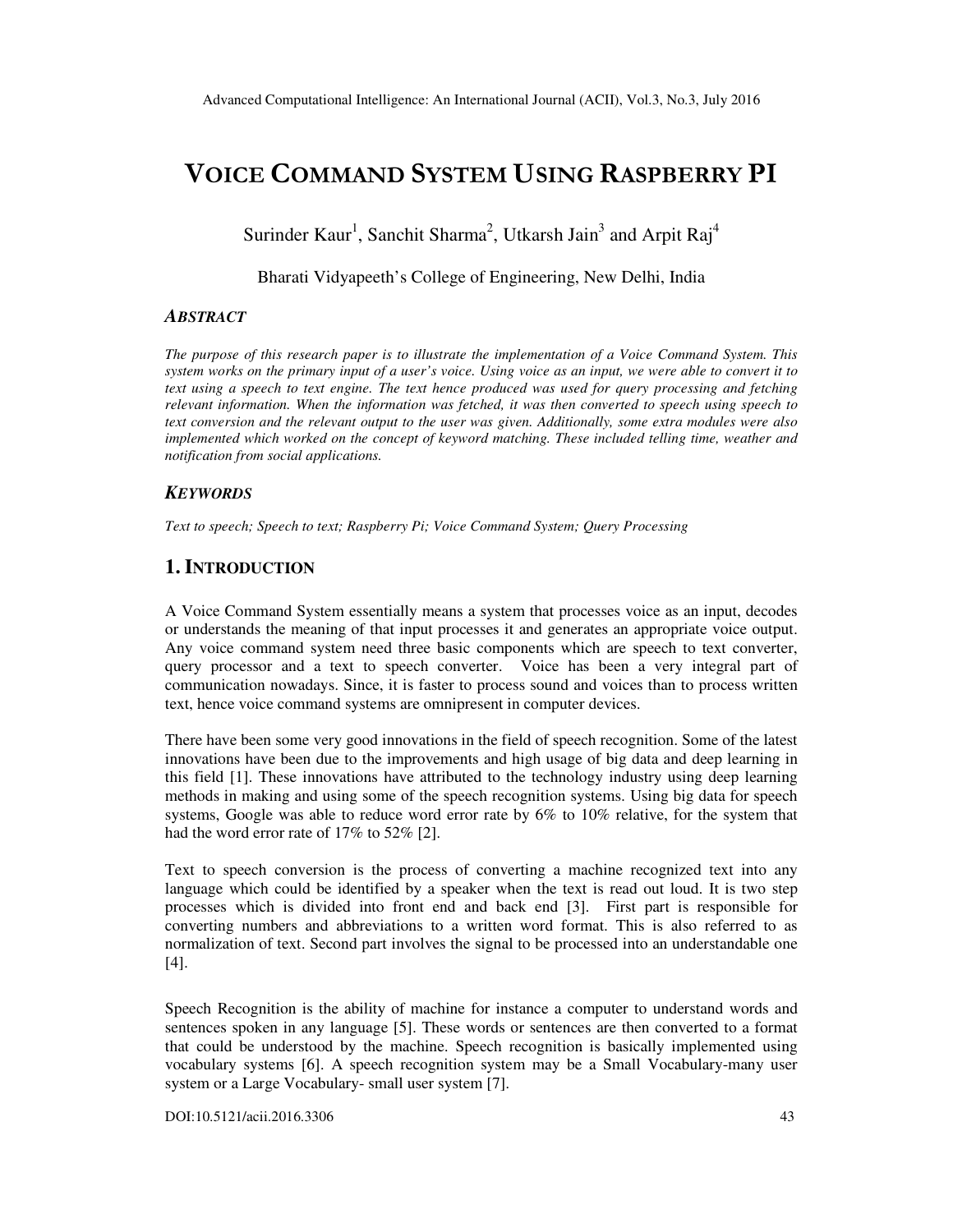# **2. SYSTEM ARCHITECTURE**

#### **2.1. EXISTING SYSTEM**

The existing system suffers from the drawback that only predefined voices are possible and it can store only limited voices. Hence, the user can't get the full information coherently.

#### **2.2. PROPOSED SYSTEM**

The proposed system is such that it can overcome the drawback of the existing system. The project design involve text to speech. Here whatever the system receives as input after the command the output will get in the form of voice means speech.

#### **2.3. HARDWARE IMPLEMENTATION**



Figure 1.Hardware setup of Voice Command System

#### **2.3.1. MICROPHONE**

Microphone is used to take the audio input of the sound. This audio input when further passed through the system would be searched for keywords. These keywords are essential for the functioning of the voice command system as our modules work on the essence of searching for keywords and giving output by matching keywords.

#### **2.3.2. KEYBOARD**

Keyboard acts as an input interface mainly for the developers, providing access to make edits to the program code.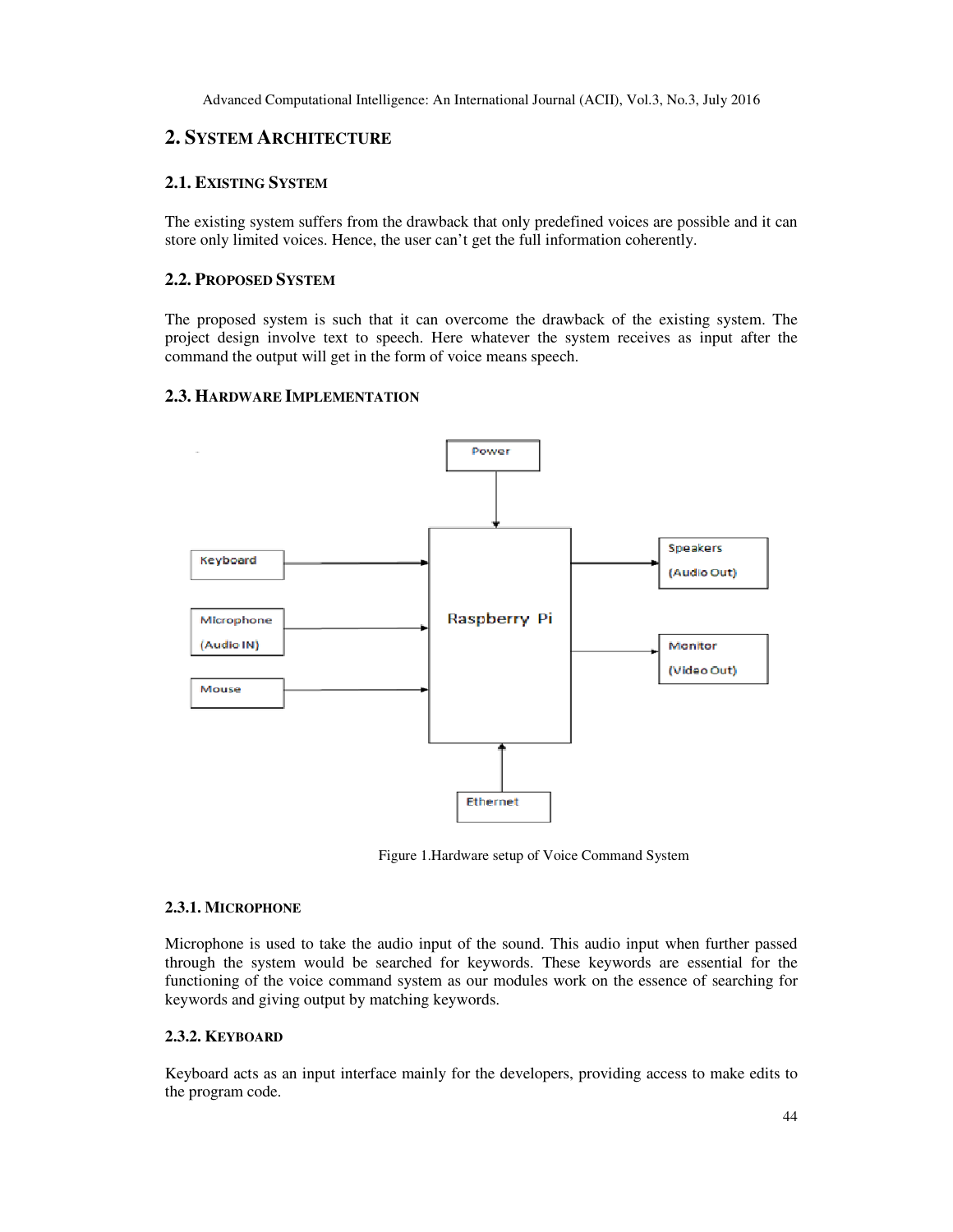## **2.3.3. MOUSE**

Mouse also acts an interface between the system and the developer and does not have a direct interaction with the end user.

## **2.3.4. RASPBERRY PI**

It is the heart of the voice command system as it is involved in every step of processing data to connecting components together [8]. The Raspbian OS is mounted onto the SD card which is then loaded in the card slot to provide a functioning operating system.

## **2.3.5. POWER**

The Raspberry Pi needs a constant 5V, 1.2 mA power supply. This can either be provided through an AC supply using a micro USB charger or through a power bank.

## **2.3.6. ETHERNET**

Ethernet is being used to provide internet connection to the voice command system. Since the system relies on online text to speech conversion, online query processing and online speech to text conversion hence we need a constant connection to achieve all this.

## **2.3.7. MONITOR**

Monitor provides the developer an additional way to look at the code and make any edits if any. It is not required for any sort of communication with the end user.

#### **2.3.8. SPEAKERS**

Once the query put forward by the user has been processed, the text output of that query is converted to speech using the online text to speech converter. Now this speech which is the audio output is sent to the user using the speakers which are running on audio out.

## **2.4. FLOW OF EVENTS IN VOICE COMMAND SYSTEM**

First, when the user starts the system, he uses a microphone to send in the input. Basically, what it does is that it takes sound input from the user and it is fed to the computer to process it further. Then, that sound input if fed to the speech to text converter, which converts audio input to text output which is recognizable by the computer and can also be processed by it.

Then that text is parsed and searched for keywords. Our voice command system is built around the system of keywords where it searches the text for key words to match. And once key words are matched then it gives the relevant output.

This output is in the form of text. This is then converted to speech output using a text to speech converter which involves using an optical character recognition system. OCR categorizes and identifies the text and then the text to speech engine converts it to the audio output. This output is transmitted via the speakers which are connected to the audio jack of the raspberry pi.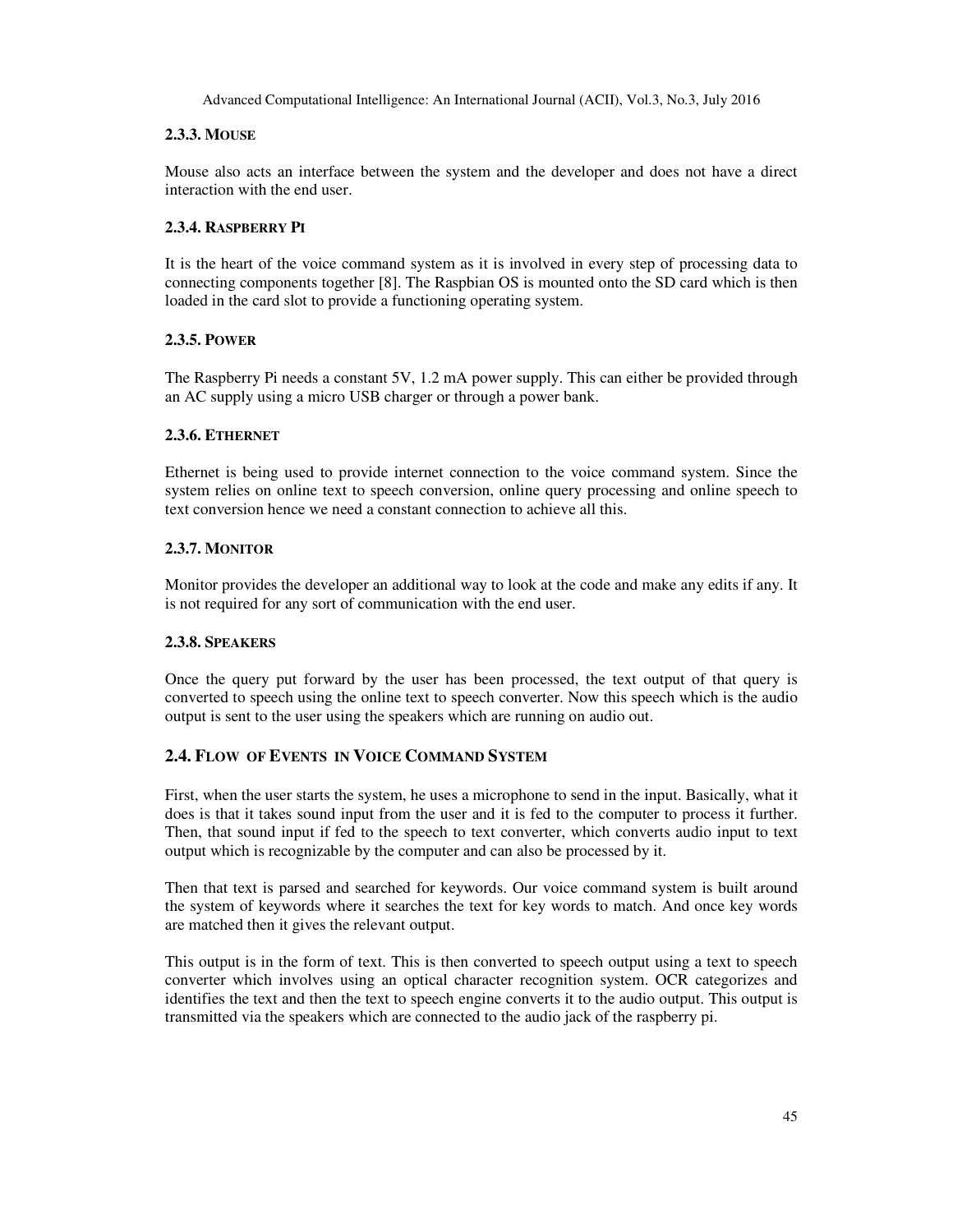



Figure 2. Flow of Events in Voice command System

# **3**. **MODULES IMPLEMENTED**

## **3.1. SPEECH TO TEXT ENGINE**

The Google speech engine is a Speech-To-Text (STT) engine which is used to convert the commands given by the user in audio input to text form, so that these commands can be interpreted by the modules properly. To use the Google speech engine, an application has to be created in the Google developers console and the generated API key has to be used to access the speech engine. It requires continuous internet connection as data is sent over the Google servers.

#### **3.2. TEXT TO SPEECH ENGINE**

CMU Flite (festival-lite) is a small, fast run-time text to speech synthesis engine developed at CMU and primarily designed for small embedded machines and/or large servers [9]. Flite is designed as an alternative text to speech synthesis engine to Festival for voices built using the FestVoxsuite of voice building tools. It is an offline engine and thus internet is not required to convert the text responses to audio responses. It is one of the fastest engines available for use [10].

#### **3.3. QUERY PROCESSOR**

The Voice Command System has a module for query processing which works in general like many query processors do. That means, taking the input from the users, searching for relevant outputs and then presenting the user with the appropriate output. In this system we are using the site wolfram alpha as the source for implementing query processing in the system. The queries that can be passed to this module include retrieving information about famous personalities, simple mathematical calculations, description of any general object etc.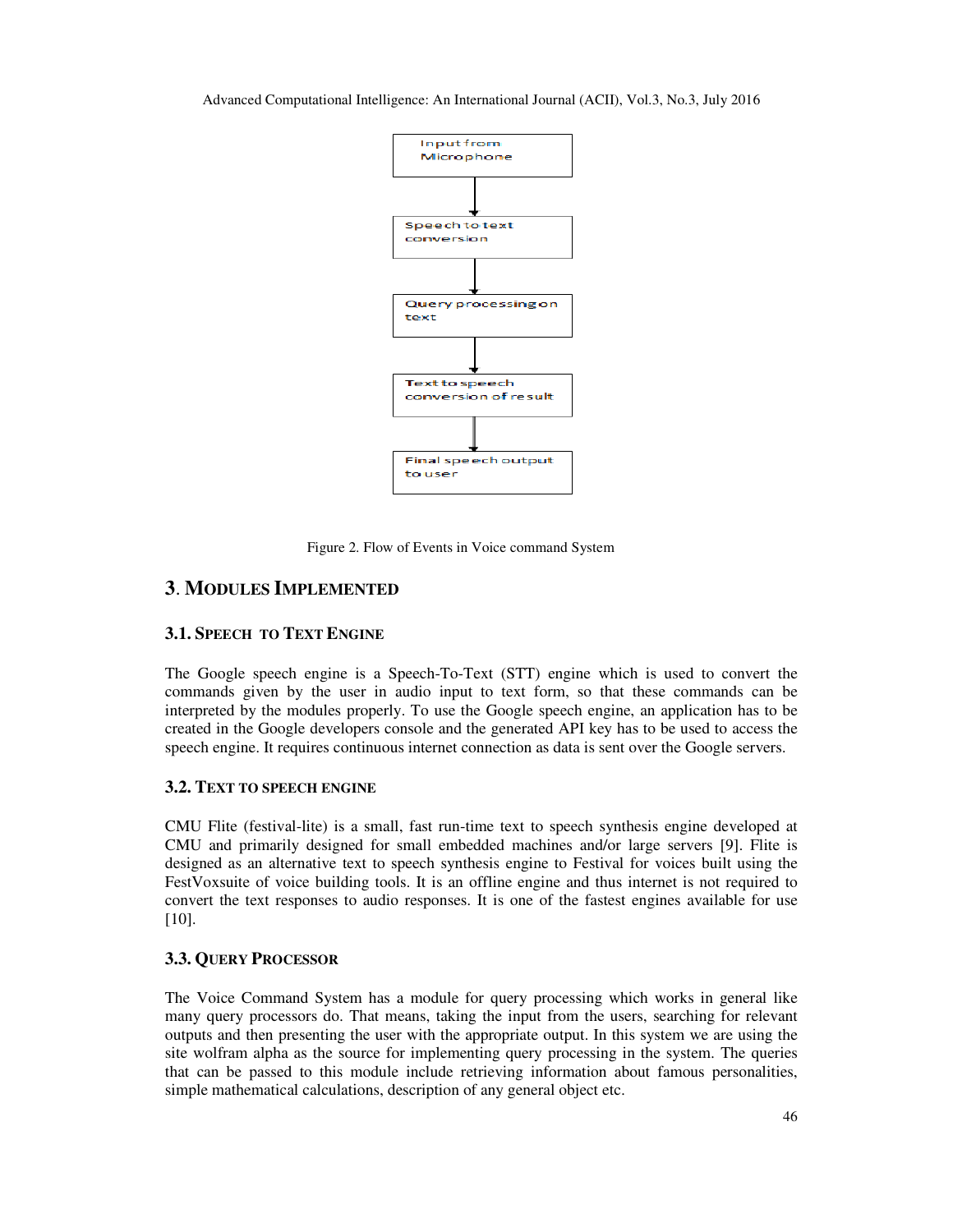#### **3.4. FIND MY IPHONE**

Find my iPhone module lets the users find their iPhone by their voice. This is done using the user's iCloud id and password to make the connection to the server. After the authentication of the password it checks the status of the iPhone. After checking, it connects to iPhone using the iCloud. After the connection, the command for ringing is sent to the iPhone to start a sound and notification on the phone for detection. If a failure occurs, the system generates an error that the iPhone is not found. An error is also generated when there are multiple iPhones associated with a single apple id.

## **3.5. MOVIES**

The voice command system searches for relevant movie by the keyword "movie". It is implemented using a function which asks the user, the movie they want to know more about. Then a function is called to ask for the movie the user needs to know about. It searches for the top five results regarding the movie name. It confirms the movie among the listed names. On confirmation of the movie, it gives the detailed information including the rating, producer, director, cast, runtime and genres. In case of the failure, it generates the error of "Unable to find information on the requested movie".

#### **3.6. WIKIPEDIA**

This module works on the keyword of "wiki". The system asks for what you would like to learn about. Then the request is made to the Wikipedia API for the required query. It generates the summary of the information regarding the query and the data is output through the microphone to the listener in audio form. In case of failure, the error message is generated saying "unable to reach dictionary of wiki".

#### **3.7. WEATHER**

This module tells the user about the weather conditions of the location whose station identifier is specified in the profile of the user. This module can be executed by using the keyword "weather". The weather information is taken from the weather underground service which includes the details of temperature, wind speed and direction etc. It generates an error message, if the information cannot be retrieved for the specified location.

#### **3.8. NEWS**

News module can be executed by using the keyword "news". The headlines of top articles are retrieved from the internet using google news. The system tells the user all these headlines and asks the user if any of these articles should be sent to the user's email address. If the user specifies the number of the article to be sent, the article is sent to the specified email address. Otherwise, no further action is taken. If any failure occurs in retrieving headlines or sending articles, a corresponding error message is generated.

## **3.9. DEFINE**

Define module is used to fetch the definitions of word specified by the user.The execution of this module is started by the keyword "define". Then, the user is asked for the word whose definition has to be provided. The module checks for the definitions of the specified word using the Yandex Dictionary API. All the available definitions are provided as a response from the API and the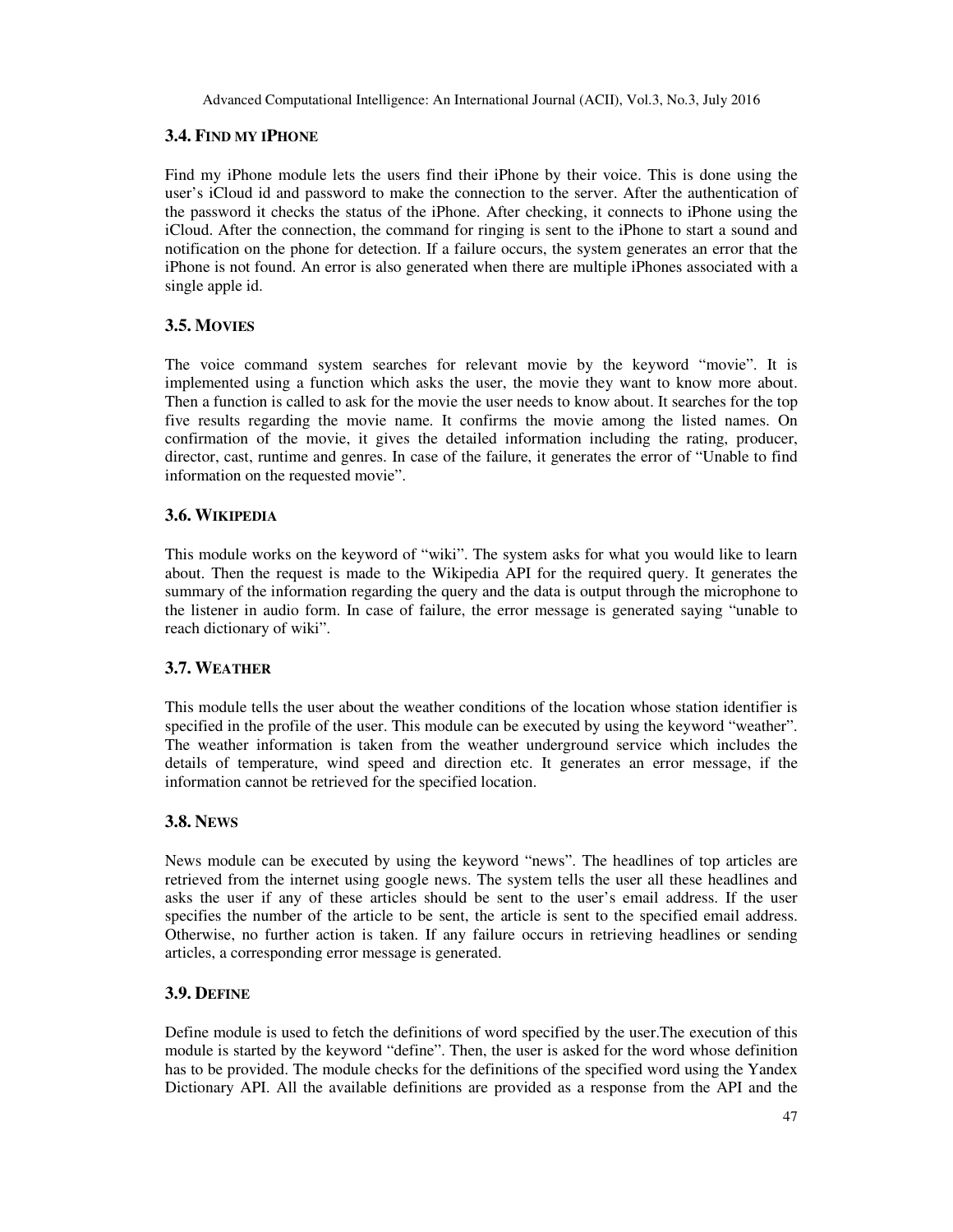same is given as output to the user in audio form. If the connection to api can not be established properly, then the error message "Unable to reach dictionary API" is generated for the user.

## **3.10. STATUS**

This module can be used to retrieve the details of the status of the current system under execution by using the keyword "status". The information like current operating system version, running CPU percentage, number of CPU cores, system name and current memory utilization is checked by using the python system and process utilities and the output is given to the user in audio form.

## **3.11. JOKE**

Joke module can be used for entertainment purposes by the user. This module works on the keywords "joke" or "knock knock". The jokes used in this module are predefined in a text file from which the jokes are read in a random order. A start and end line is present in every joke to differentiate it from others present in the file. All the lines of a joke are spoken by the system in the specified order only.

## **3.12. UNCLEAR**

This module is used to generate an error message if the keyword specified by the user does not match the keywords present in any module of the system. This module has an empty array of keywords and is allocated the least priority, so that it is executed only after the keyword has been matched with all the other modules of the system. The messages generated by this module include statements like "I beg your pardon", "Say that again", "I'm sorry, Could you repeat that" and "My apologies, Could you try saying that again" which are selected in a random order each time this module is executed.

#### **3.13. OTHER COMMAND SPECIFIC MODULES**

The Voice Command System also has some command specific modules like fetching hacker news, email and current time. Each of these modules is related to the system using keywords like "hacker news", "email" and "time" respectively. Whenever any of this keyword is said to the system, it fetches that module and launches the contents of that module thereby providing the appropriate response to the user.

## **4. RESULT**

The Voice Command System works on the idea and the logic it was designed with. Our system uses the keyword *"listen"* to take a command. Each of the commands given to it is matched with the names of the modules written in the program code. If the name of the command matches with any set of keywords, then those set of actions are performed by the Voice Command System. The modules of Find my iPhone, Wikipedia and Movies are based upon API calling. We have used open source text to speech and speech to text converters which provide us the features of customizability. If the system is unable to match any of the said commands with the provided keywords for each command, then the system apologizes for not able to perform the said task. All in all, the system works on the expected lines with all the features that were initially proposed. Additionally, the system also provides enough promise for the future as it is highly customizable and new modules can be added any time without disturbing the working of current modules.